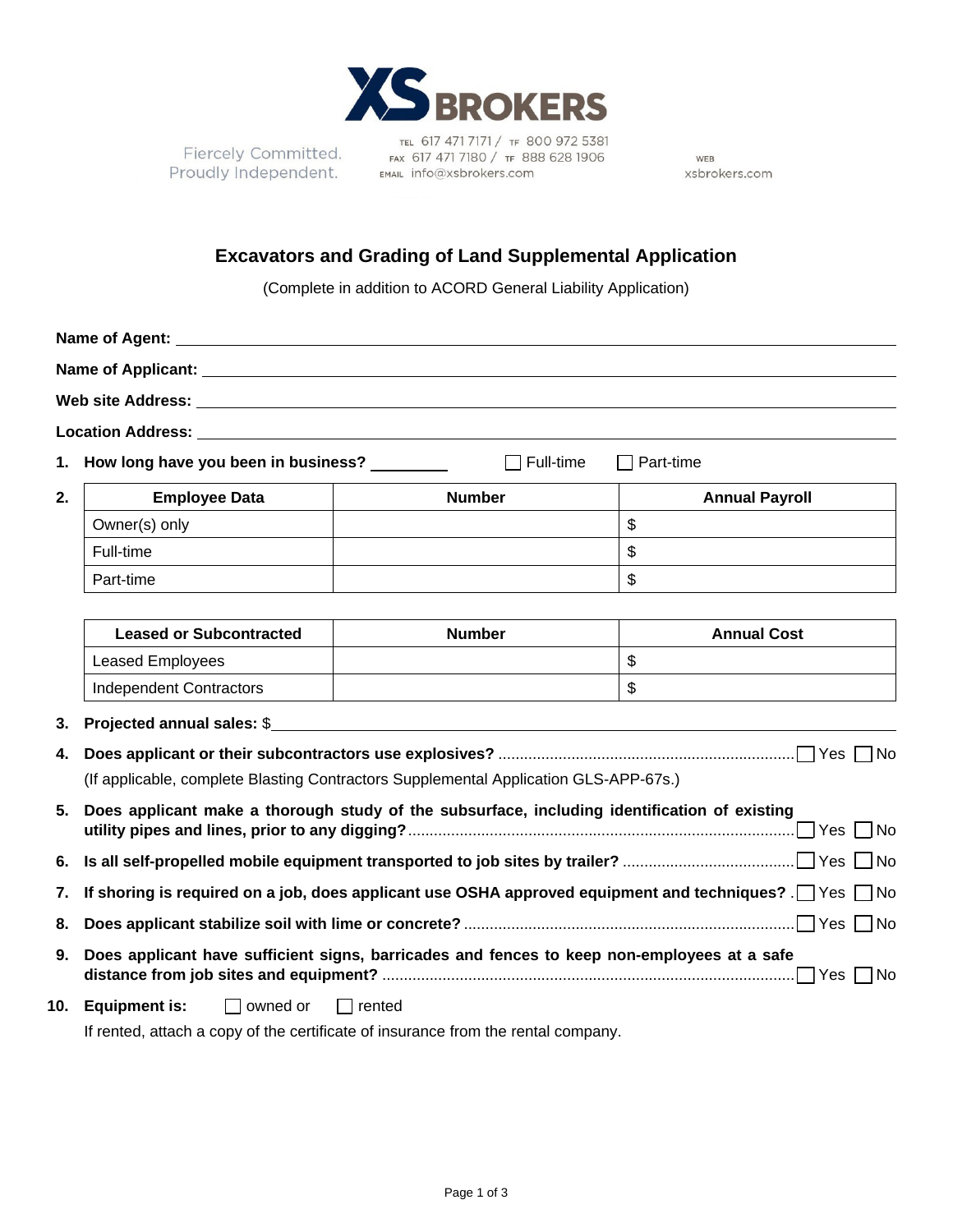| 11. | If yes: Annual payroll from snow plowing: \$                                                                                                                                                                                         |
|-----|--------------------------------------------------------------------------------------------------------------------------------------------------------------------------------------------------------------------------------------|
|     |                                                                                                                                                                                                                                      |
|     | 12. Any underground tanks, petroleum products, LPG, flammable liquids, ammunition or explo-                                                                                                                                          |
| 13. | If yes, advise payroll: \$                                                                                                                                                                                                           |
|     |                                                                                                                                                                                                                                      |
|     |                                                                                                                                                                                                                                      |
| 15. |                                                                                                                                                                                                                                      |
|     | If yes, limits of liability required on certificates: <b>All any of the control of the control of the control of the control of the control of the control of the control of the control of the control of the control of the co</b> |
| 17. | Any work involving underground storage tank installation or removal; tunneling; earthen dam<br>construction; river channeling or re-channeling; mining; work on landfills; public street or road                                     |
|     |                                                                                                                                                                                                                                      |
| 18. |                                                                                                                                                                                                                                      |
| 19. | Does risk engage in the generation of power, other than emergency back-up power, for their                                                                                                                                           |
|     |                                                                                                                                                                                                                                      |
| 20. |                                                                                                                                                                                                                                      |

**FRAUD WARNING:** Any person who knowingly and with intent to defraud any insurance company or other person files an application for insurance or statement of claim containing any materially false information or conceals for the purpose of misleading, information concerning any fact material thereto commits a fraudulent insurance act, which is a crime and subjects such person to criminal and civil penalties. **Not applicable in Nebraska, Oregon and Vermont.**

**NOTICE TO COLORADO APPLICANTS:** It is unlawful to knowingly provide false, incomplete, or misleading facts or information to an insurance company for the purpose of defrauding or attempting to defraud the company. Penalties may include imprisonment, fines, denial of insurance, and civil damages. Any insurance company or agent of an insurance company who knowingly provides false, incomplete, or misleading facts or information to a policy holder or claimant for the purpose of defrauding or attempting to defraud the policy holder or claimant with regard to a settlement or award payable from insurance proceeds shall be reported to the Colorado Division of Insurance within the Department of Regulatory Agencies.